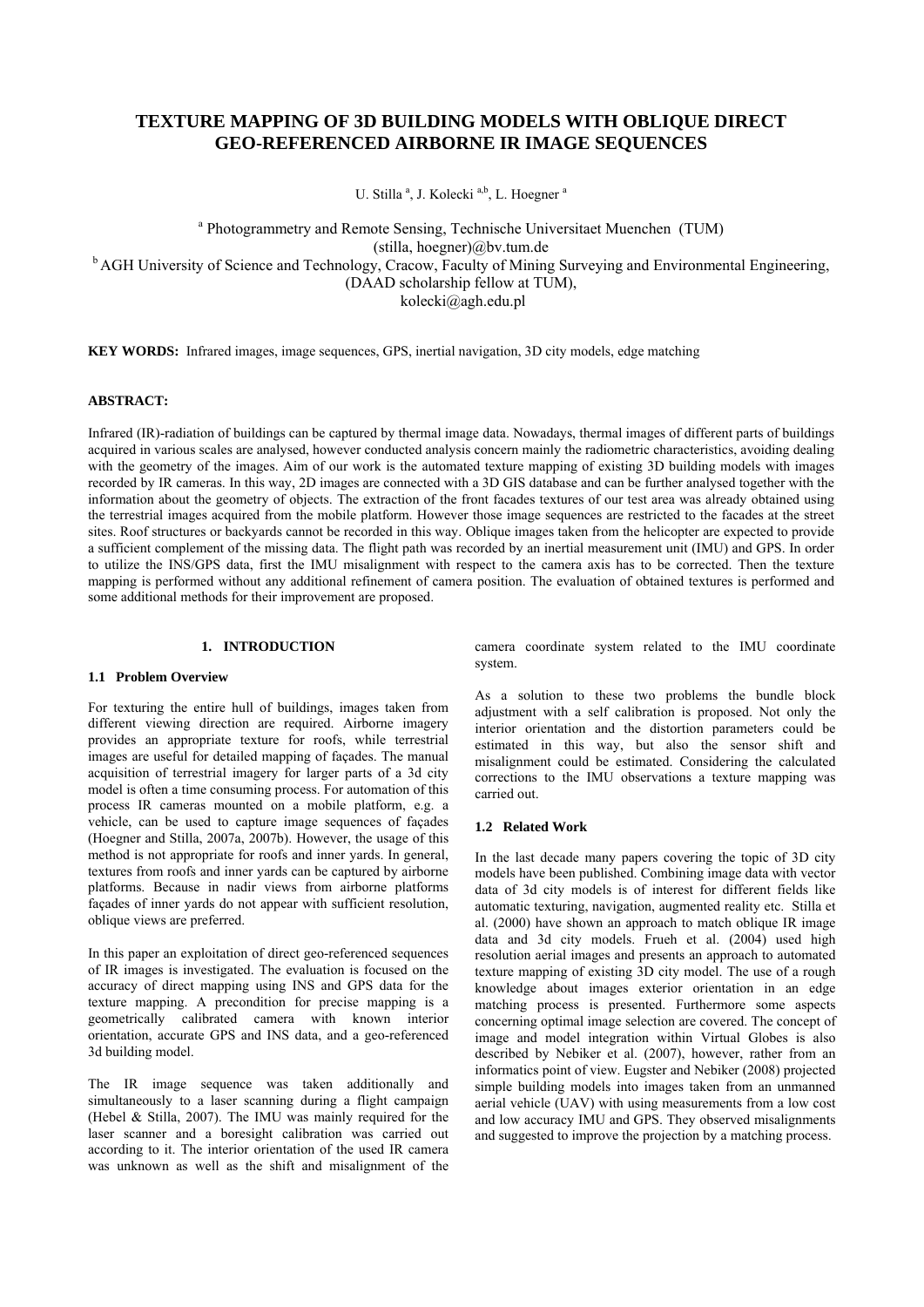Eugster and Nebiker (2007) and Cramer (2002) address the problems of systematic errors resulting from the IMU misalignment and shift with respect to the camera. The first one, dealing with a low cost IMUs installed on UAVs, proposes the incorporation of three misalignment angles as the additional parameters of bundle adjustment. The measurement of the coordinates of the shift vector before the flight is assumed to be sufficient. Cramer indicates the need of including shift values to the bundle block adjustment too however his work is mainly related to high quality IMUs used in high-accuracy demanding photogrammetric missions.

Hoegner and Stilla (2008) used terrestrial infrared image sequences for texturing of building models by automatic mosaicing. However, because of the small field of view of the IR camera and lack of edges in the most of the images, the relative orientation of subsequent frames has to be estimated before. Because INS data were not available they first generated a point cloud from the images only and a corresponding camera path. Then a matching of the point cloud and building model was performed using coarse GPS information.

In contrast to our previous work we exploit airborne infrared sequences instead of terrestrial infrared sequences to complement building textures. While terrestrial images show only small building parts airborne images show complete buildings which allows different mapping strategies.

### **2. DATA OVERVIEW**

#### **2.1 The Thermal Images**

The thermal images were taken with the IR camera AIM 640 QLW FLIR which was mounted on a platform carried by a helicopter. The helicopter was flying approx. 400 meters over ground. The camera was forward looking and its pitch angle was about 45°. Figure 1 shows the geometry of the acquisition.



Figure 1. The geometry of the acquisition

For capturing all façades and roof surfaces and to minimize the area of occlusion the same scene was recorded four times (Fig. 2). The helicopter was flying subsequently roughly northward  $(\#1)$ , southward  $(\#2)$ , eastward  $(\#3)$  and westward  $(\#4)$ . From the entire sequence four short strips showing the test scene were selected. Each consists of 128 frames acquired with a frequency of 25 images per second. The image resolution of the frames is 640 x 512 pixels (see Fig. 3). The interior orientation was given with approximated values.

### **2.2 GPS and INS Information**

The helicopter was equipped with Applanix POS AV 510 which contains an inertial measurement unit (IMU) and a GPS receiver. It should be mentioned that the IMU angles, known as roll, pitch and yaw, are defined in a different way as omega, phi and kappa angels, which are commonly used in photogrammetry. Although the GPS antenna was mounted in the front of the helicopter cockpit, the measured coordinates were referred to the centre of the IMU and integrated with the inertial measurements. As an integration approach, the Kalman filtering was used (Grewal et al, 2007). The inertial data were recorded with a frequency of 200 Hz, while GPS position with frequency of 1 Hz. Unfortunately, there were no DGPS corrections available within the period of flight, so GPS/INS data certainly have a poorer accuracy (Cramer, 2002).



Figure 2. Test area and flight trajectory (Hebel & Stilla, 2007)



Figure 3. An IR image  $(\text{\#13200})$  from the sequence  $(\text{\#4})$ 

The IMU was mounted close to the infrared camera. However, the exact vector pointing from IMU centre to camera centre is unknown and the IMU coordinate system is not perfectly aligned with the camera coordinate system. So the appropriate corrections to the measured coordinates and measured angles have to be estimated and considered during the further works. Besides angles and coordinates, the Applanix system provides additional parameters like the GPS time, current speed and a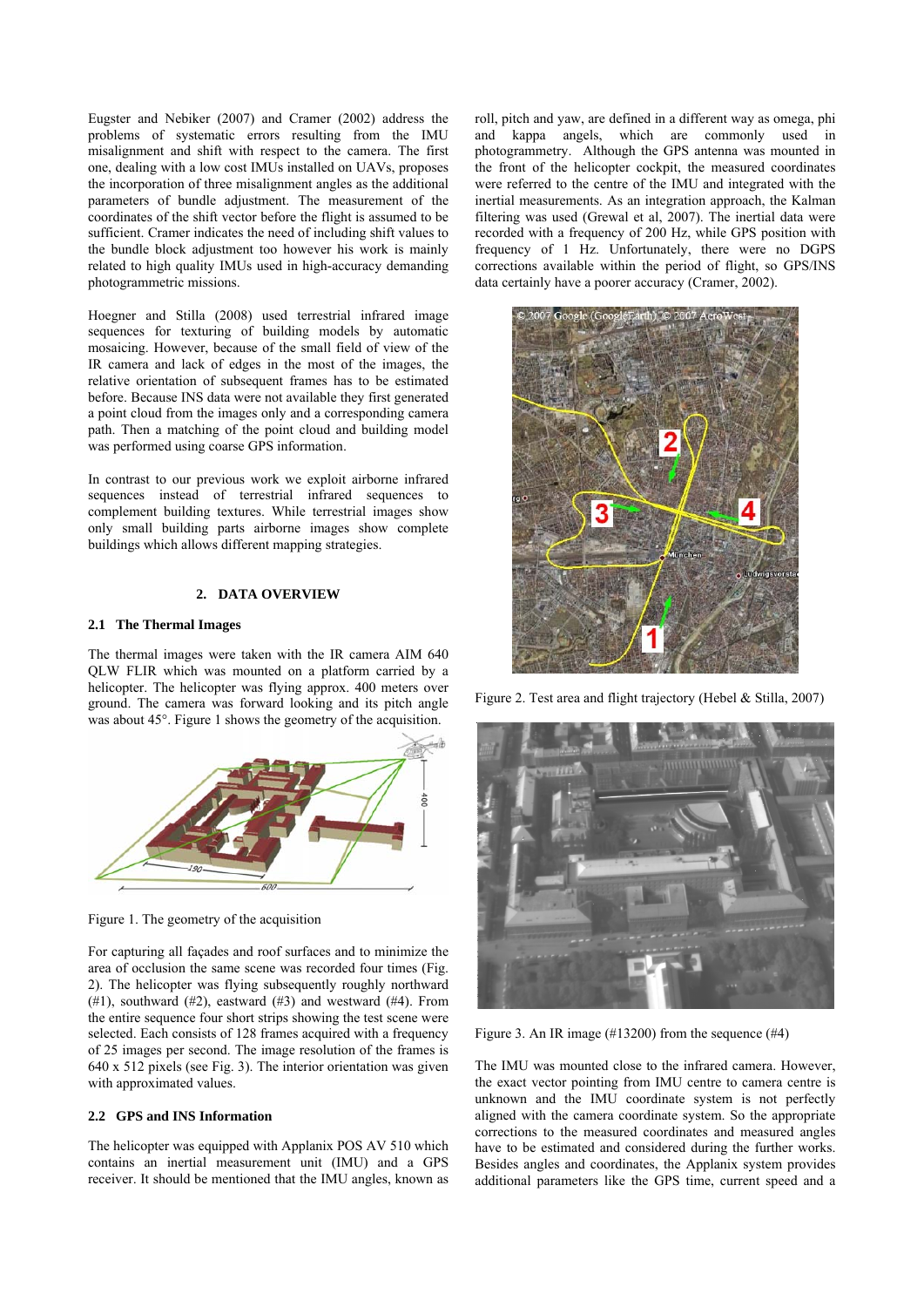total flight distance. During each frame acquisition, the time stamp is written to the image file, which allows the assignment of the measured exterior orientation parameters to an appropriate image.

### **2.3 3D Building Models**

A 3d model in level of detail LOD2 of test area TUM comprising the buildings of Technische Universitaet Muenchen was used. The model was constructed from aerial images using photogrammetric software. Different building shapes were used and fitted to the stereo model using InJECT. The model shows just a generalized view of the scene which results often in small differences between the position of true and modelled building edges.

### **3. ESTIMATION OF CAMERA ORIENTATION**

#### **3.1 Camera Calibration**

As accurate values of neither interior orientation parameters, nor distortion were known, a bundle adjustment with self calibration had to be solved. First about 140 control points were measured on an accurate reference stereo model. Control points were uniformly distributed in the test area TUM, as well as in the neighbourhood area. Care had to be taken to measure points that are visible also in the infrared images. The control points were located mostly on the roof corners, as good points located on the ground were difficult to find because of occlusions.

Three frames were selected from each flight stripe. One image was taken from the beginning, one from the middle and one form the end of the stripe. For checking the behaviour of the parameters within a short time period additional subsequent images from a single stripe (4) were included for the bundle adjustment.

The ground control points as well as some tie points were measured on the infrared images and the bundle adjustment was calculated. Besides interior orientation parameters also the distortion confidences were estimated. The estimated lens distortion is significant, and its effect can be easily observed in the images.

#### **3.2 Corrections to the GPS/INS Data**

As already mentioned there are few reasons why GPS/INS data cannot be utilized without corrections to perform the direct texturing of the surfaces of the city model. Beside shift and misalignment another worth considering reason of systematic errors in exterior orientations is a possible time shift effect. The time stamp encoded in each image file may not correspond to IMU measurement taken at the moment of an exposure. If the helicopter vibration has a high amplitude and a high frequency, the influence of the time shift becomes meaningful. The influence of the time shift was not considered in this work however it is going to be examined in the further investigations.

Systematic corrections to the measured exterior orientation parameters were determined and the data from stripe 4 were used to verify the received correction parameters. Lines of the 3D model were projected into the images to assess visually the results.

Before applying the corrections there was a significant misalignment of the IMU coordinate system relative to the camera coordinate system. Most significant for the misalignment was the difference in the measured pitch angle. To estimate the misalignment errors, the angular exterior orientation parameters, calculated by the bundle adjustment are utilized. The measured and the calculated angles cannot be compared in a direct way, because inertial measurements are performed with the use of a different rotation system. The Euler rotation matrix is calculated for each photo included from stripe 4 into the bundle adjustment. Afterwards the roll, pitch and yaw angles are calculated from the Euler rotation matrix. Then the comparison between the calculated and measured rotations is performed. Subsequently the differences between the coordinates of the projection centres are also calculated. The results of the comparison are shown in Table 1.

| point ID | ∆ roll | $\Delta$ pitch | $\Delta$ yaw | ΛX     | ΛY     | $\Delta Z$ |
|----------|--------|----------------|--------------|--------|--------|------------|
|          | [g]    | l g l          | lgl          | m      | m      | m          |
| 13145    | 1.442  | 9.786          | 0.720        | 0.1    | 2.8    | $-3.4$     |
| 13180    | 0.774  | 9.561          | 0.497        | $-3.8$ | $-0.7$ | $-1.5$     |
| 13200    | 1.523  | 9.622          | 0.803        | $-1.4$ | 3.4    | $-1.4$     |
| 13212    | 1.541  | 9.789          | 0.626        | 0.1    | 5.8    | $-2.6$     |
| 13213    | 0.478  | 9.503          | 0.502        | $-5.1$ | 0.0    | $-1.4$     |
| 13214    | 0.760  | 9.535          | 0.332        | $-3.7$ | 2.3    | $-0.7$     |
| 13215    | 1.233  | 9.827          | 0.527        | $-1.4$ | 3.6    | $-2.7$     |
| 13216    | 0.844  | 9.557          | 0.467        | $-3.4$ | 2.0    | $-1.3$     |
| 13217    | 1.484  | 9.650          | 0.589        | $-0.1$ | 6.0    | $-1.6$     |
| 13218    | 0.352  | 9.228          | 0.496        | $-6.3$ | $-0.7$ | 0.7        |
| 13219    | 1.298  | 9.318          | 0.547        | $-2.6$ | 4.9    | 0.3        |
| 13220    | 0.963  | 9.325          | 0.640        | $-4.7$ | 1.9    | 0.0        |
| 13248    | 1.360  | 9.217          | 0.747        | $-4.4$ | 3.6    | 0.4        |
| 13264    | 0.791  | 9.174          | 0.346        | $-5.4$ | 4.3    | 1.5        |
| mean     | 1.060  | 9.507          | 0.560        | $-3.0$ | 2.8    | $-1.0$     |
| std. dev | 0.401  | 0.222          | 0.139        | 2.1    | 2.2    | 1.4        |

Table 1. Differences between measured and calculated exterior orientation elements (sequence #4)

The large differences of the pitch angle can be observed by the mean (9.507) in the Table. The means of differences in roll and pitch angles are smaller but still enough meaningful to affect the results of the texturing. Furthermore, a high standard deviation can be seen for the roll angle. High changes observed between subsequent frames are present in the position differences, too.

The mean values of the calculated differences can be used as corrections to the measured angular exterior orientation parameters of images in stripe #4. The projection of the model lines into an image after applying the corrections is shown in the Fig. 4.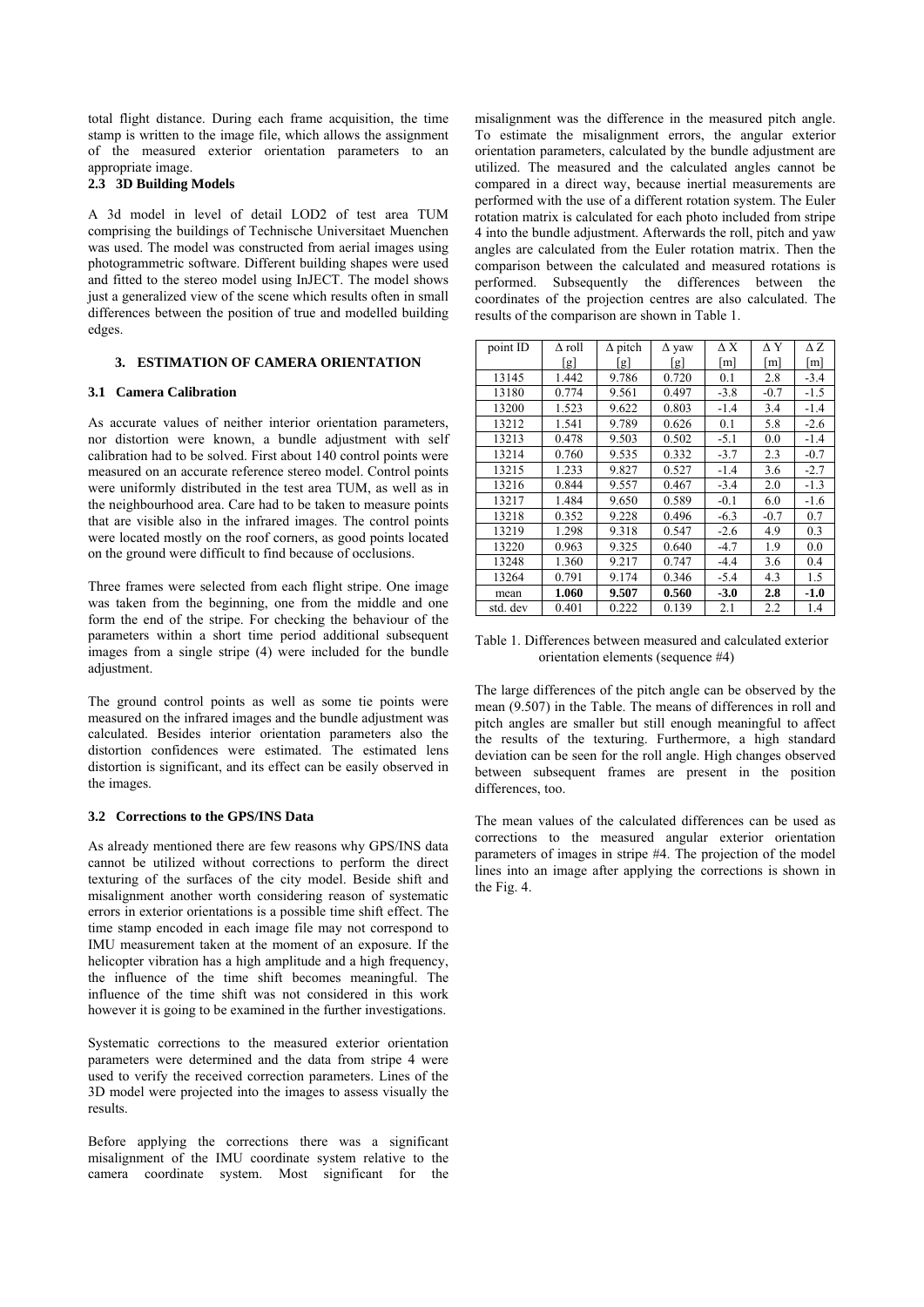

Figure 4. Projections of TUM model lines into IR image #13200 using corrected INS/GPS data.

#### **4. TEXTURE MAPPING**

In the texture mapping, 2d texture images are generated for every visible surface of the building model from the input 2d infrared image via the 3d model space. In chapter 3, the projection of the building model polygons into the infrared input image was discussed. Furthermore, a projection of 2d texture space into the 3d model coordinate system has to be calculated setting a certain resolution (pixel/m) of the textures.

### **4.1 Generating the template textures for the 3d model space**

The resulting textures are images given in pixel coordinates. The size of these images is calculated from the size of the corresponding model face and the resolution coefficient that indicates the texture resolution in pixel per meter. The length and the height of the model faces are known and the texture resolution coefficient is set according to the expected resolution of the textures. Next, the pixel coordinates are translated into texture coordinates ranging from 0 to 1 in width and height. This is done by interpolating the texture coordinates for every texture pixel from the known texture coordinates of the vertices of the face. With this texture coordinates and the unit vectors of the face, the texture points are translated into the 3d model space. Two unit vectors define the width and height direction of the face and thus are directly used to interpolate the x,y,z values of the texture points from their texture coordinates. The resulting 3d coordinates and the pixels of the texture image are stored together.

# **4.2 Extraction of intensity values of the texture pixels**

Both the transformation of 2d texture pixel coordinates to 3d model coordinates and the transformation of 3d model coordinates to 2d image coordinates are known. Every 3d texture point is assigned to a pixel of the texture. To avoid holes in the face textures, a backwards projection is used. Every texture point is projected into the image plane of the input IR image and its value is bilinear interpolated from the four neighbouring pixel values. One remaining task is the visibility analysis of these texture points. This is done using the projection of the polygons described in Chapter 3. The projected polygon outlines (see Fig. 4) are now filled in the 2d image space line wise with linear interpolated depth value. Every pixel of every filled polygon is checked against a depth buffer and will only be accepted for the resulting visibility image, if its depth value is smaller than the already stored depth value in the buffer. This visibility check is optimized using computer graphic methods like backface culling and polygon clipping to remove invisible faces in an early process stage. Invisible faces are marked and their texture points excluded from the texture point projection into the image space. The resulting visibility image contains for every image pixel its depth value and the index of the visible face.

The texture points are now projected into the image space. In this step, every projected texture point is checked against its four neighbours for the index of the visible face. The texture point's value is only interpolated, if its origin face is at least the origin of one of the four neighbouring pixels. Otherwise, the texture point is not visible and its value is set to false. The interpolated values of the texture points are now copied to the texture image by using the stored connection calculated in chapter 4.1.

#### **5. FIRST RESULTS**

First results of the texture mapping are shown in Fig. 5. The texture was extracted for a roof and two facades of one of the TUM buildings. The textured building could be seen close to the lower right corner in Fig. 1. The texture of the front facade and the roof was mapped from image #13200 while the texture of the left wall was taken from one of the images from sequence of the first flight path (#1).

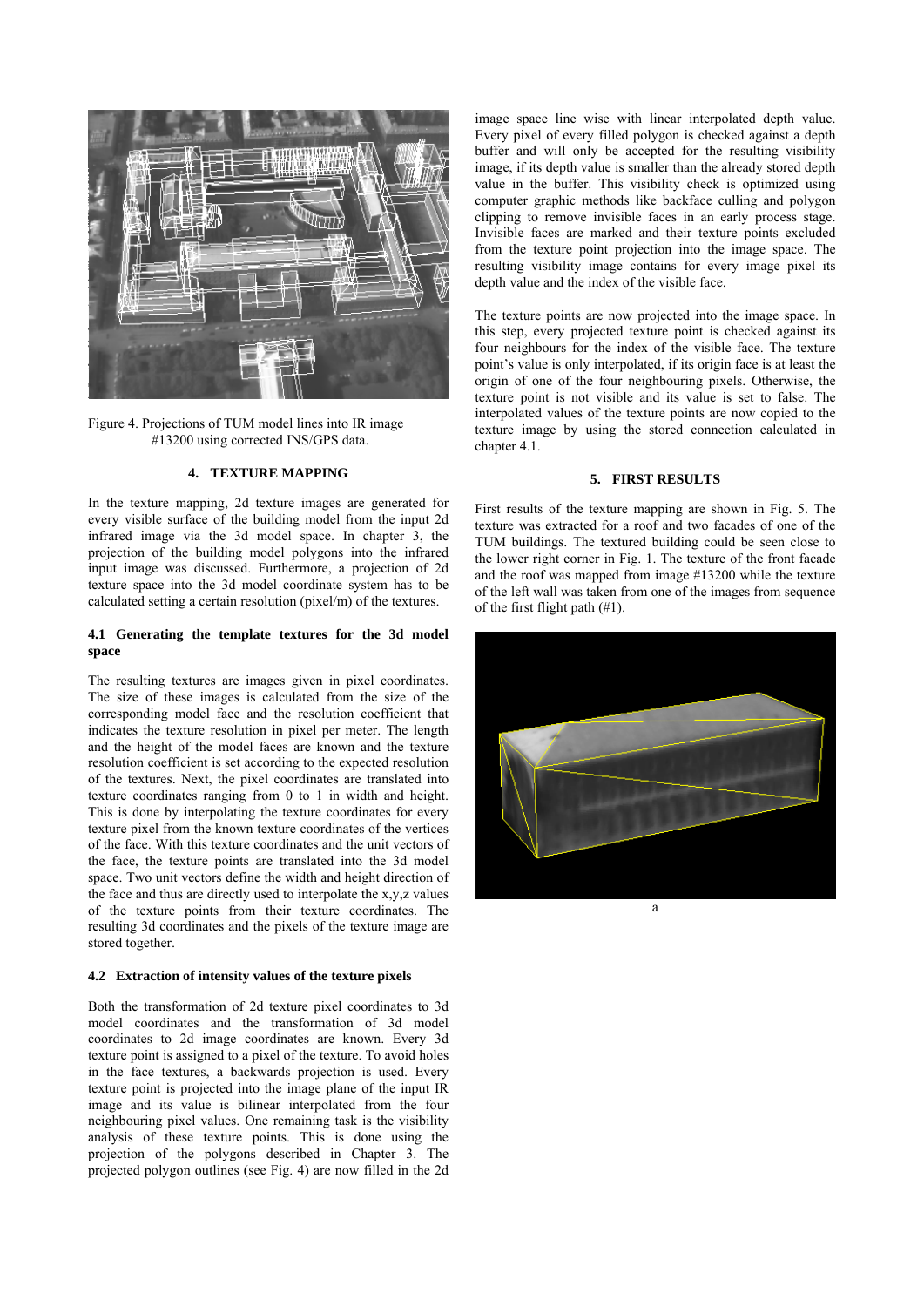

Figure 5. Textured building model. a) gray valued texture with model triangles, b) texture in a colour palette.

The two roof planes visible in the textured model can be easily distinguished. The left part of the roof has a much higher temperature probably because of its southern aspect. Some objects like windows can be seen in the front facade. The left wall is almost fully occluded by a tree growing in front of it. The dark stripe located left from the front facade appeared probably because of a model inaccuracy. The model was acquired by a vectorization of aerial images in which only the very front edge of the roof (eaves) is visible so that the modelled front plane of the building is shifted from its true position. This results also in a brighter stripe located in the bottom of the front facade which actually is the part of the pavement.

The advantage of storing textures assigned to same faces, but coming from different acquisitions (terrestrial or airborne, day or night) or different sensors (visual, midwave or longwave infrared) is the possibility of combined visualisation. Figure 6 shows an example of combining terrestrial and airborne textures. A criterion to select textures can be the texture resolution (see Chapter 4.1)



Figure 6. Building with textures from airborne and terrestrial IR images. Front fasade: terrestrial images (Hoegner & Stilla, 2007a), other faces: airborne images

#### **6. DISCUSSION**

The first results of our research show that the direct measurement of the exterior orientation elements with the GPS/INS system provides data which are accurate enough to perform the texture mapping of the LOD2 city model. However, it should be mentioned that the corrections resulting from IMU misalignment and shift should be calculated and added to the observations. Very meaningful are the corrections to the angular element of exterior orientation since even a small misalignment could cause a large error. Especially, when a camera is located far away from an object this effect is significant. Results of the projection of the model lines into the image show that in some cases lines do not match the proper image edges. These mismatches results both from the model generalization and from inaccurate exterior orientation elements.

In Table 1 we have seen that the difference between measured values from IMU and values calculated from bundle block adjustment for the roll angle shows a high standard deviation. It can also be seen that subsequent values differ significantly from each other. Figure 7 shows the roll angle over time measured by IMU with a sampling rate of 200 Hz.



Figure 7. Plot of yaw angle over time

The changes can be described by a slower movement combined with a faster movement. The faster movement has a frequency of about 10 Hz (see dotted lines for a time interval of 1 second). If we consider the frame rate of the camera (25 Hz) it is remarkable that the half frequency is very similar to the frequency of helicopter movements recorded by the IMU. In case that the time stamp for the camera exposure is shifted against the IMU clock, we will receive significant differences in the measured roll angle.

Additionally, further effect can result in texture mapping errors. In case that the IMU has a vibration of 10 Hz we can assume that the camera is also vibrating with a certain frequency which may result in a misalignment. Not investigated and covered in this paper is a rolling-shutter effect. In contrast to a frame shutter the rolling shutter works differently, in that the photodiodes (pixels) do not collect light at the same time. All pixels in one row of the imager collect light during exactly the same period of time, but the time light collection starts and ends is slightly different for each row. The top row of the imager is the first one to start collecting the light and is the first one to finish collecting. The start and end of the light collection for each following row is slightly delayed. The total light collection time for each row is exactly the same, and the delay between rows is constant.

For increasing the accuracy of texture mapping which is required for models with higher level of detail (e.g. LOD3) a more detailed investigation on error analysis is required. A